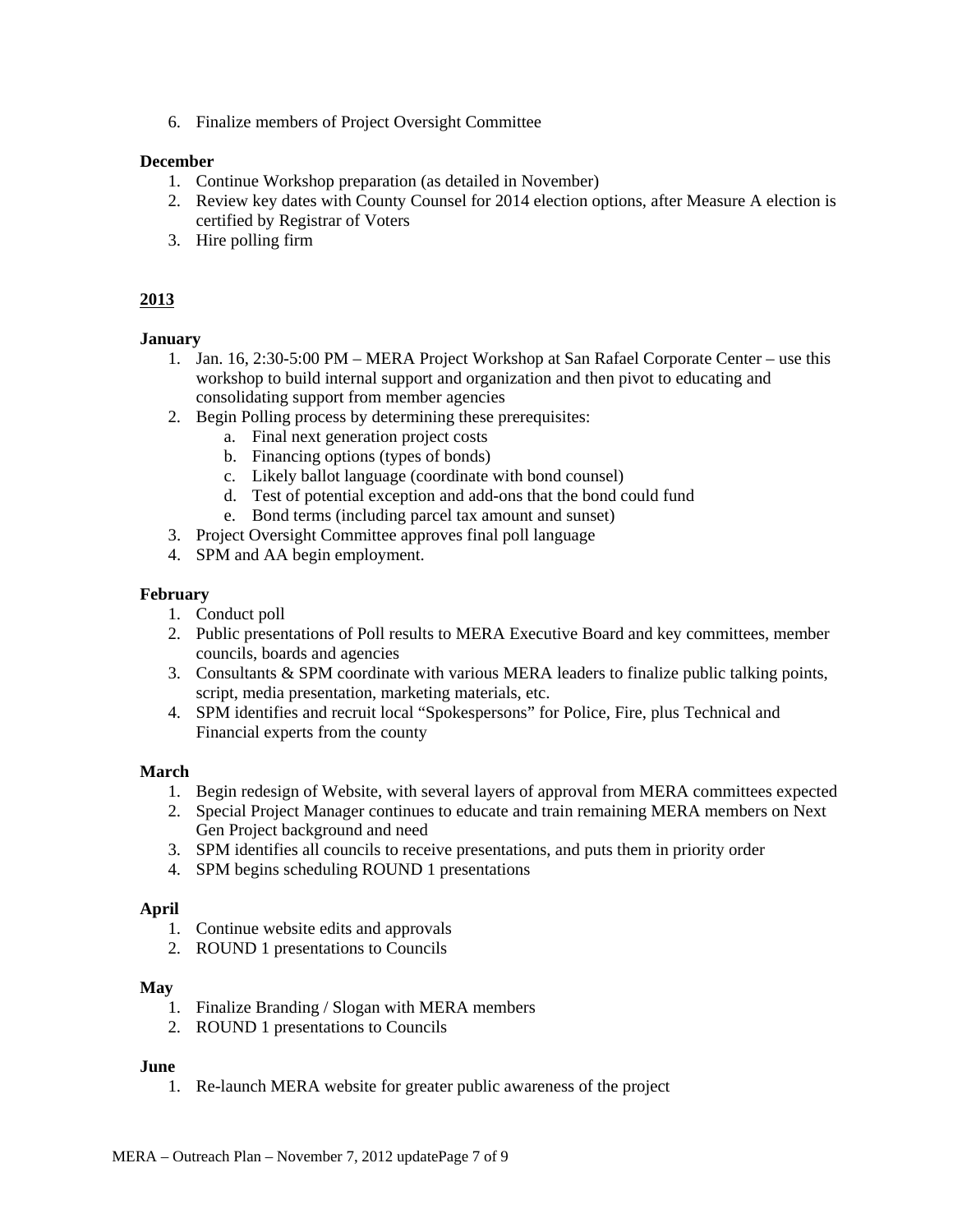- 2. Begin local media outreach, with aim of reaching elected officials and key constituencies as well
- 3. ROUND 2 presentations to Councils (follow up answers)

## **July**

- 1. Request member councils, boards and agencies vote to support Next Gen project, seeking unanimous approval from each
- 2. ROUND 2 presentations to Councils (follow up answers)

### **August**

1. ROUND 2 presentations to Councils (follow up answers)

## **September**

- 1. ROUND 3 presentations to Councils (endorsement votes)
- 2. Begin conduct Business Community and Major Landlord Outreach

### **October**

- 1. ROUND 3 presentations to Councils (endorsement votes)
- 2. Continue Business Community and Major Landlord Outreach

### **November**

- 1. ROUND 3 presentations to Councils (endorsement votes)
- 2. Begin Grassroots Outreach
- 3. Presentations to various stakeholders

### **December**

- 1. Continue outreach efforts, including presentations, targeted direct mail, public access cable spots, social media, etc.
- 2. Implement Bond Counsel timeline for ballot measure (usually takes 3-6 months to complete all required tasks)

## **2014**

## **January**

1. Continue outreach efforts, including presentations, targeted direct mail, public access cable spots, social media, etc.

## **February**

1. Conduct shorter "Brushfire" Poll to confirm education efforts among residents

#### **March**

2. (For a JUNE election) MERA Board/Board of Supervisors votes to place measure on the ballot, at which point a private citizens' committee would undertake any campaign

#### **April**

1. Continue outreach efforts, including presentations, targeted direct mail, public access cable spots, social media, etc.

## **May**